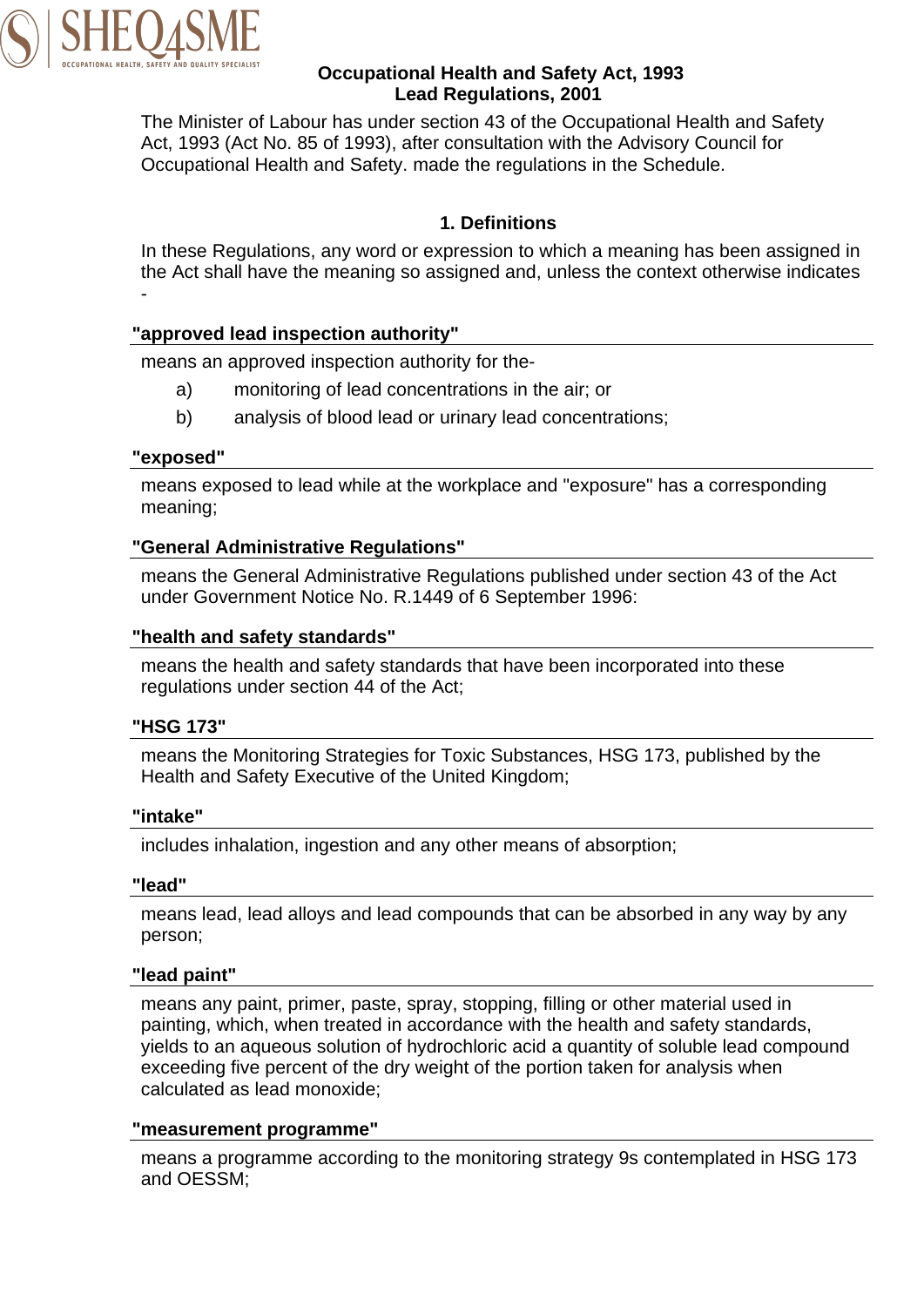### **"monitoring"**

means the planning and carrying out of a measurement programme and the recording of the results thereof;

### **"occupational exposure limit for lead, in the case of tetra-ethyl lead"**

means an exposure limit of 0,10 mg lead per cubic metre of air, measured in accordance with a health and safety standard;

#### **"occupational exposure limit for lead, other than for tetra-ethyl lead"**

means an exposure limit of 0.15 mg lead per cubic metre of air, measured in accordance with a health and safety standard

### **"OEL" or "occupational exposure limit"**

means a limit value set by the Minister for a stress factor in the workplace

#### **"OESSM''**

means the Occupational Exposure Sampling Strategy Manual, published by the National Institute for Occupational Safety and Health (NIOSH), United States of America Department of Health, Education and Welfare;

#### **"provincial director"**

means the provincial director as defined in regulation 1 of the General Administrative Regulations;

#### **"respiratory protective equipment"**

means a device which is worn over at least the mouth and nose to prevent the inhalation of air that is not safe and which furthermore conforms to a standard approved by the Minister;

#### **"respirator zone"**

means a respirator zone contemplated in regulation 9 (a);

#### **"SABS 0228"**

means the Code of Practice for the Identification and Classification of Dangerous Substances and Goods, SABS 0228, published by the South African Bureau of Standards (SABS);

#### **"SABS 0229"**

means the Code of Practice for Packaging of Dangerous Goods for Road and Rail Transportation in South Africa, SABS 0229, published by the South African Bureau of Standards (SABS):

#### **"SABS 0400"**

means the Code of Practice for the Application of the National Building Regulations. SABS 0400, published by the South African Bureau of Standards (SABS);

#### **"SABS SM 11 64"**

means the Standard method for the determination of lead (inorganic and tetra-alkyl) In the workplace air by atomic absorption and spectrophotometry, SABS SM 1 164, published by the South African Bureau of Standards (SABS);

#### **" the Act"**

means the Occupational Health and Safety Act, 1993 (Act No.85 of 1993).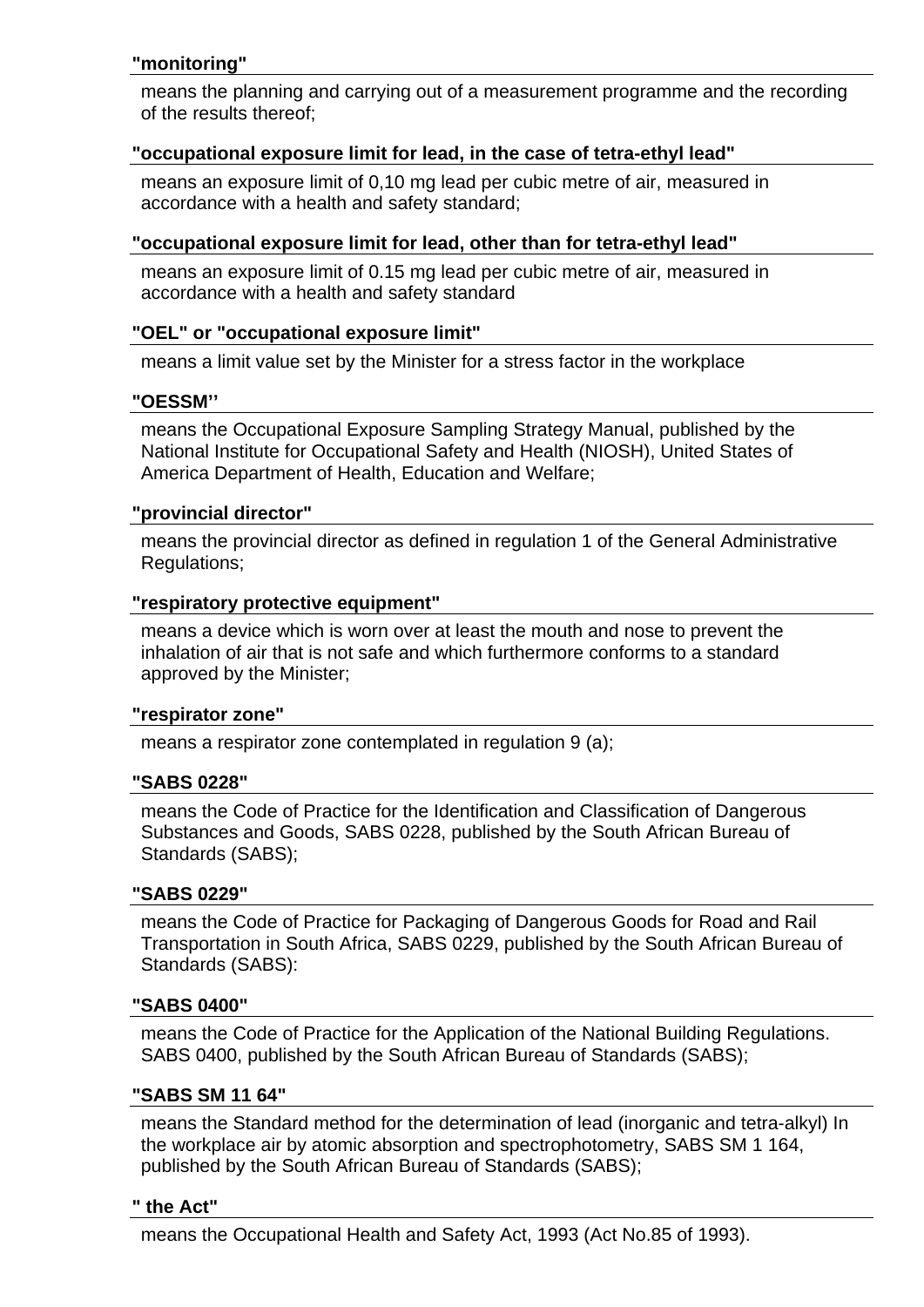### **2. Scope of application**

- 1) Subject to subregulation (2), these regulations shall apply to every employer and self- employed person at a workplace where lead is produced, processed, used, handled or stored in a form in which it can be inhaled, ingested or absorbed by any person in that workplace.
- 2) Regulations 4(1), 4(2), 441, 4(6), 6(2), 7, 8, 10(c), 10(d), 10M, 11 (2)8) and 12(6) shall not apply in the case of self-employed persons.

### **3. Exposure to airborne lead**

1) Subject to regulation 12(1), no employer or self-employed person shall require or permit any person to work in an environment in which he or she would be exposed to lead in excess of the prescribed occupational exposure limits.

### **4. Information and training**

- 1) An employer shall, before any employee is exposed or may be exposed to lead and after consultation with the health and safety committee established for that section of the workplace, ensure that the employee is adequately and comprehensively informed and trained, on both practical aspects and theoretical knowledge, with regard to
	- a) the contents and scope of these Regulations;
	- b) the potential sources of exposure;
	- c) the potential health risk caused by exposure to lead, including the health risks to employees' families and others, which could result from taking home lead contaminated equipment and clothing;
	- d) the measures taken by the employer to protect an employee against any risk from exposure;
	- e) the precautions to be taken by the employee to protect him- or herself against he health risks associated with the exposure, which precautions include the wearing and use of protective clothing and respiratory protective equipment;
	- f) the necessity, correct use, maintenance and limitations of protective equipment facilities and engineering control measures provided;
	- g) the assessment of exposure, the purpose of air sampling ? medical surveillance and the long term benefits of undergoing
	- h) the occupational exposure limits and their meaning;
	- i) the importance of good housekeeping in the workplace and personal hygiene;
	- j) the safe working procedures regarding the use, handling, processing and storage of any material containing lead, including the correct application of control measures to limit the spread of lead outside the work area, and to limit the exposure of workers inside the work area as far as is reasonably practicable;
	- k) the procedures to be followed in the event of spillages or any other similar emergency or situation which could arise by accident;
	- l) the procedures for reporting and correcting defects likely to result in the release of airborne lead;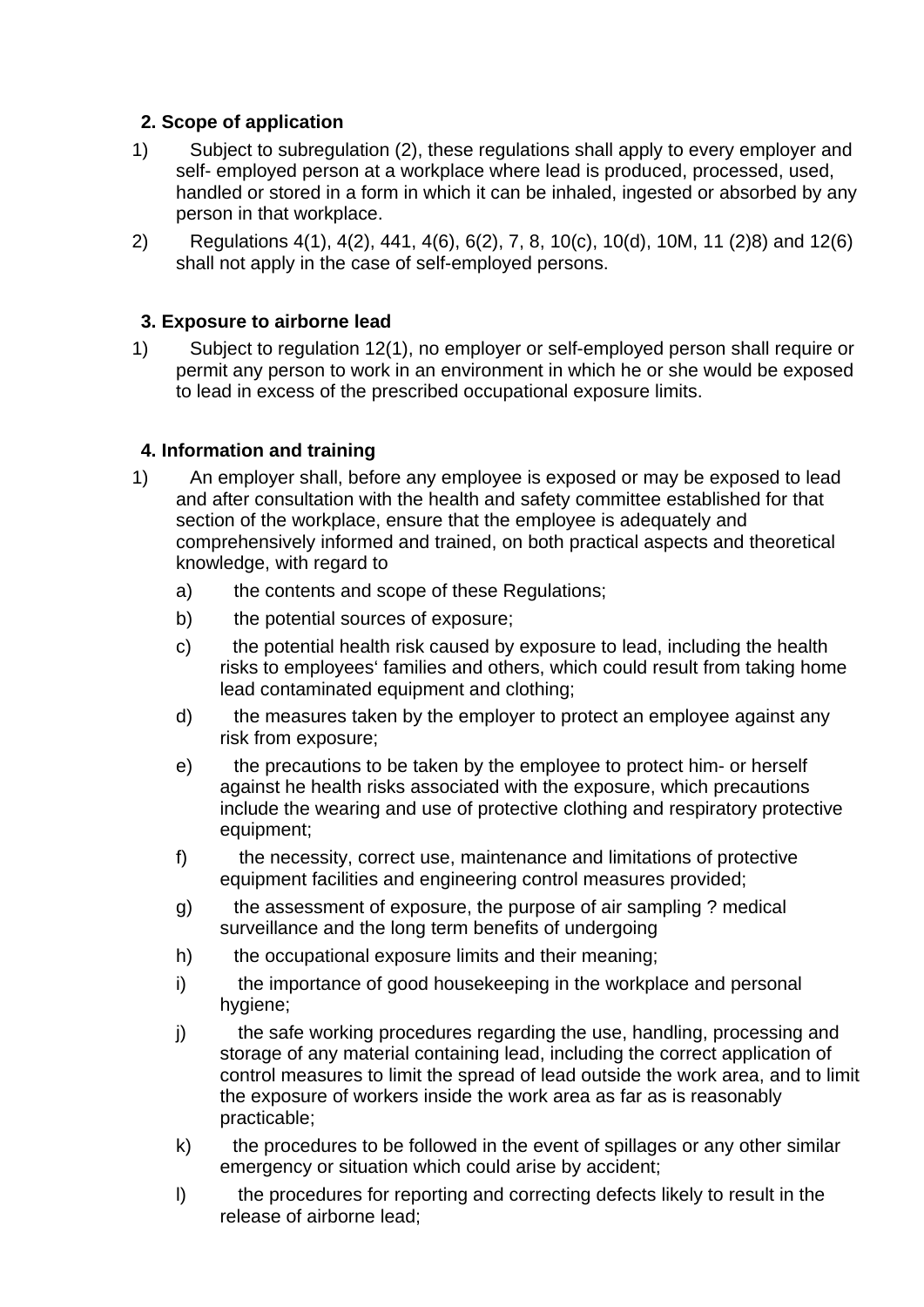- m) safe waste disposal;
- n) the procedures for record keeping; and
- o) all other matters contemplated in regulation 5.
- 2) Refresher training shall be given on matters contemplated in subregulation (1) at least every year or at more frequent intervals that may be recommended by the health and safety committee.
- 3) Training shall be given more frequently than once a year if
	- a) work methods change;
	- b) the type of work carried out, changes significantly; or
	- c) the type of equipment used to control exposure, changes.
- 4) Training shall be provided by somebody who is competent to provide it and has adequate personal practical experience and theoretical knowledge of all aspects of the work being carried out by the employer.
- 5) An employer or a self-employed person shall ensure, as far as is reasonably practicable, that his or her mandatory or any person other than employees who may be affected by lead exposure at the workplace, are given adequate information, instruction and training.
- 6) An employer shall keep a record of any training, both practical and theoretical, that was given to an employee.
- 7) An employer or a self-employed person shall give instructions in writing of the procedures contemplated in subregulation (l)(k) to drivers of vehicles carrying lead or lead-containing material that has the potential of causing environmental pollution or bodily absorption.

## **5. Duties of persons who may be exposed**

- 1) Any person who is or may be exposed to lead in the, workplace, shall obey any lawful instruction given by or on behalf of the employer or a self-employed person, regarding –
	- a) the prevention of lead being released into the environment;
	- b) the wearing and use of personal protective equipment;
	- c) the wearing of monitoring equipment to measure personal exposure to airborne lead
	- d) reporting for medical surveillance as required by regulation 8;
	- e) the notification of pregnancy to the occupational health practitioner;
	- f) the cleaning up and disposal of materials containing lead;
	- g) housekeeping at the workplace, personal hygiene and good environmental and health practices; and
	- h) information and training received as contemplated in regulation 4.

# **6. Assessment of potential exposure**

- 1) An employer or a self-employed person shall cause
	- a) his or her undertaking to be assessed within six months after the commencement of these regulations and thereafter at intervals not exceeding two years, to determine if any person may be exposed to lead; and
	- b) the results of the assessment contemplated in paragraph (a) to be recorded as required by regulation 10.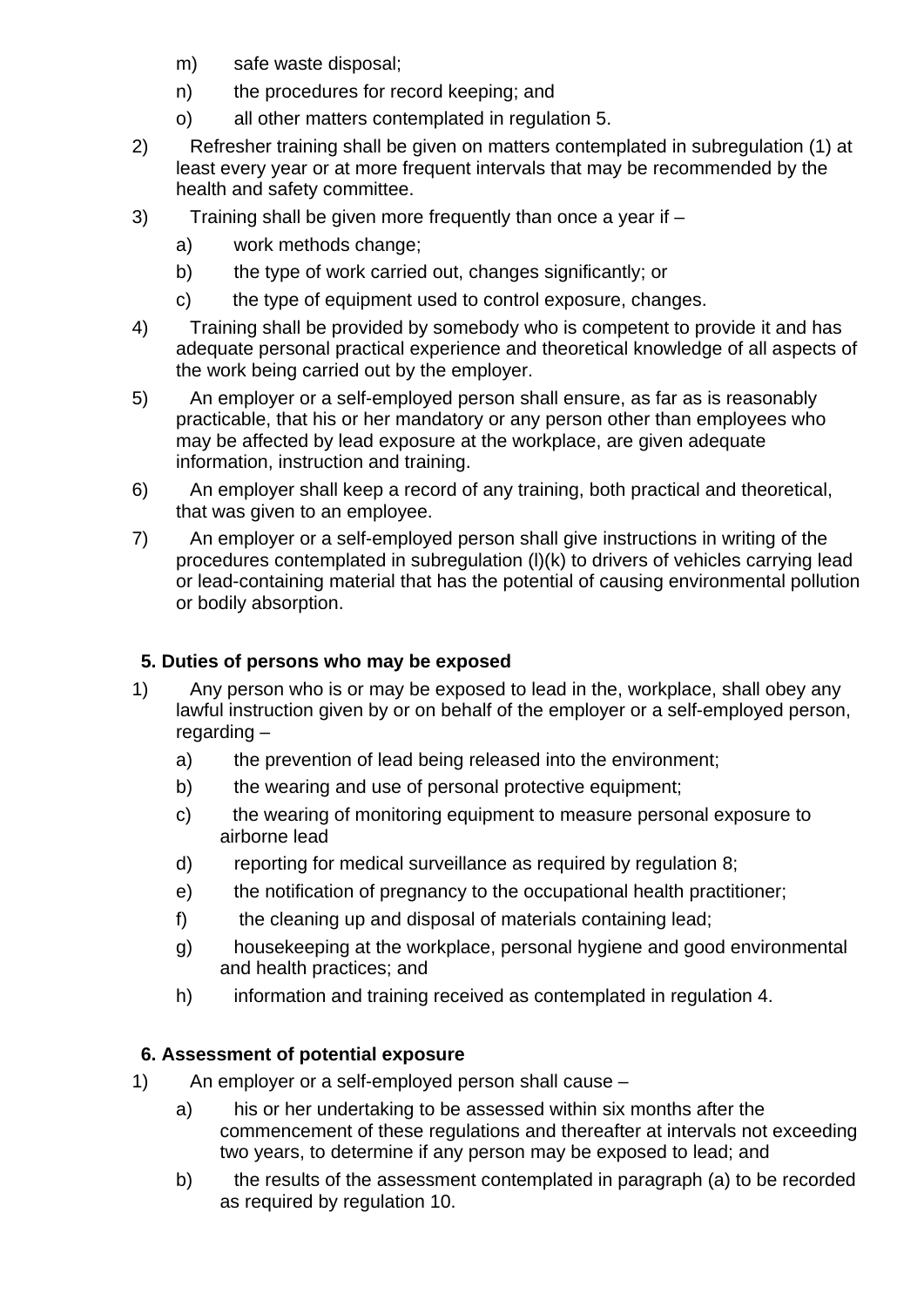- 2) An employer contemplated in subregulation (1) shall, before causing an assessment to be made, consult with the relevant health and safety representative or relevant health and safety committee and thereafter inform them in writing of the arrangements made for the assessment, give them reasonable time to comment thereon and ensure that the results of the assessment are made available to them for comment.
- 3) When making the assessment contemplated in subregulation (l)(a), the employer or a self-employed person shall take the following into account:
	- a) The presence of any lead (organic or inorganic) to which a person may be exposed
	- b) where the lead may be present, in what physical form it is likely to be and the extent to which a person may be exposed;
	- c) the nature of the work, process and any likely deterioration in, or failure of any control measures
	- d) the details of expected exposures, in particular
		- i) whether the expected exposure is above the OEL for lead, so that the appropriate respiratory protective equipment can be selected pending the implementation of engineering control measures;
		- ii) whether such exposures are intermittent, including the frequency and duration of exposures;
		- iii) the number of employees exposed and any other person who may be exposed, and their expected exposure values; and
		- iv) where applicable, results which may be available from any previous monitoring performed at the workplace;
	- e) the steps to be taken to reduce exposure to the lowest level reasonably practicable and the steps to be taken to reduce the release of airborne lead into the environment:
	- f) procedures for dealing with emergencies; and
	- g) procedures for removal of lead waste from the workplace, and the disposal thereof.
- 4) if the assessment or any of its reviews made in accordance with subregulations (1) and (5) indicates that any person may possibly be exposed to lead, the employer or a self-employed person shall ensure that the exposure is adequately controlled as contemplated in regulation 11.
- 5) An employer or a self-employed person shall forthwith review the assessment required by subregulation  $(1)$  if  $$ 
	- a) there is reason to believe that the previous assessment is no longer valid;
	- b) control measures are no longer efficient;
	- c) technological or scientific advances allow for more efficient control methods; or
	- d) there has been a significant change in  $$ 
		- i) work methods;
		- ii) the type of work carried out; or
		- iii) the type of equipment used to control exposure,

and subregulations (2) and (3) shall apply

# **7. Air monitoring**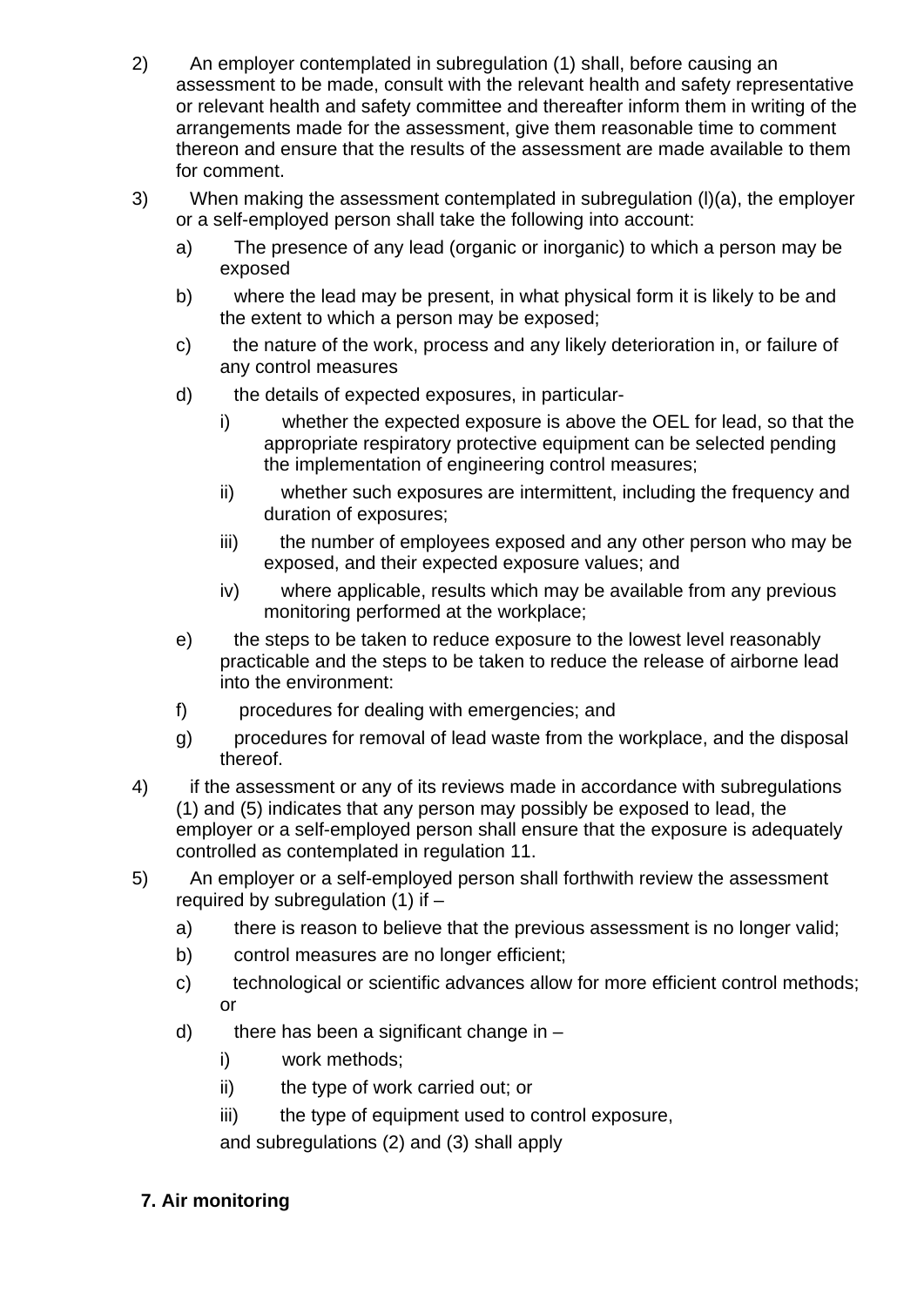- 1) Where exposure to airborne lead is in excess of half the OEL for lead, an employer contemplated in regulation 2(1) shall ensure that the measurement programme of the airborne concentrations of lead to which an employee is exposed, is –
	- a) carried out in accordance with these Regulations;
	- b) carried out only after the relevant health and safety representative or relevant health and safety committee has been informed thereof and given a reasonable opportunity, as mutually agreed upon, to comment thereon;
	- c) carried out by  $$ 
		- i) an approved lead inspection authority; or
		- ii) a person whose ability to do the measurements is verified by an approved lead inspection authority;
	- d) representative of the exposure of employees to airborne lead in accordance with subregulation (2); and
	- e) verified in accordance with subregulation (3) if the measurements are carried out by a person contemplated in subregulation (l)(c)(ii).
- 2) In order to comply with the provisions of subregulation (l)(d) an employer shall ensure –
	- a) that the measurement programme
		- i) in the case of a group measurement, makes provision for the selection of the number of persons for a sample to be done as contemplated in chapters 3 and 4 and table A-2 of Technical Appendix A of the OESSM :

Provided that in so far as any provision of the OESSM and the HSG 173 is repugnant to a provision of the Occupational Health and Safety Act, 1993, and these Regulations, the provisions of the Act and these Regulations shall apply;

- ii) in the case of the most exposed employee measurement, if the exposure exceeds the OEL for lead, then any other employee whose exposure could be above the OEL for lead is identified and that measurements representative of typical exposure shall be carried out on every employee identified; and
- b) that representative measurements are carried out at least every 12 months: Provided that whenever the OEL for lead is exceeded, regulation 11 shall apply.
- 3) In order to comply with subregulation (l)(e), an employer shall obtain the services of an approved lead inspection authority who shall, at intervals not exceeding 12 months, perform the required verification by  $$ 
	- a) examining the measurement and analysis equipment of the employer;
	- b) questioning the person contemplated in subregulation (l)(c)(ii) regarding the measurement programme;
	- c) carrying out, together with the person contemplated in subregulation  $(1)(c)(ii)$ , the measurement programme required by subregulation  $(2)$  for any one group; and
	- d) recording the results of the measurement and investigation as contemplated in subregulations (2) and (3) respectively, as required by regulation 10.

# **8. Medical surveillance**

1) An employer shall ensure that an employee is under the medical surveillance of an occupational medicine practitioner if –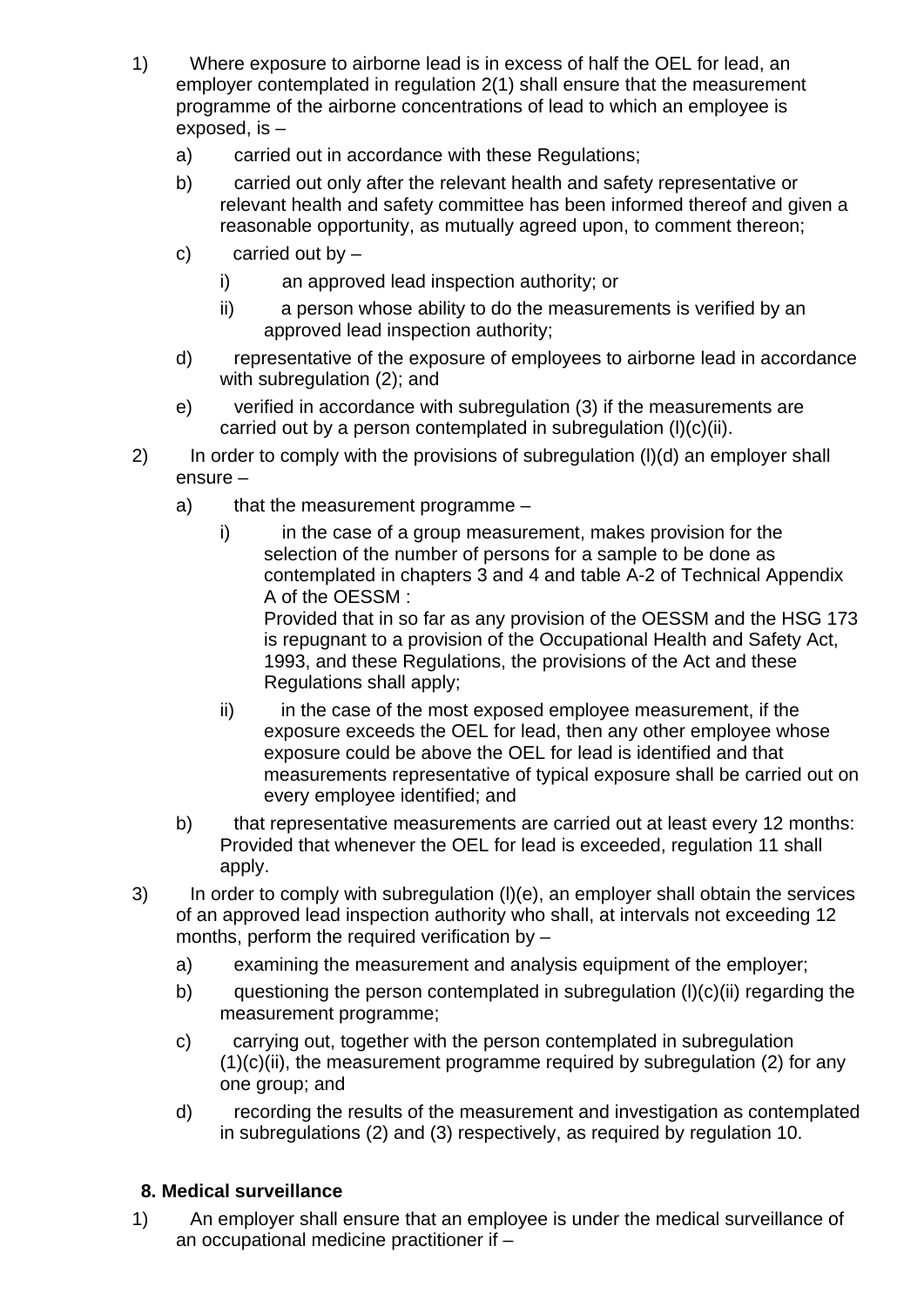- a) the employee is exposed to an airborne lead concentration exceeding the OEL;
- b) the employee is exposed to tetra-alkyl lead; or
- c) an occupational medicine practitioner certifies that the relevant employee should be under medical surveillance.
- 2) In order to comply with subregulation (11, an employer shall ensure that
	- a) an initial medical examination comprising of the following is carried out immediately before or within 14 days after a person commences employment
		- i) An evaluation of the employee's medical and occupational history;
		- ii) clinical examinations; and
		- iii) iii) in the case of lead other than tetra-alkyl lead, measurement of the employee's blood lead and haemoglobin concentrations and other relevant biological tests at the discretion of the occupational medicine practitioner

Provided that the measurement of blood lead concentrations shall be repeated during the third and the sixth month after commencement of employment: Provided further that when monitoring of zinc protoporphyrine (ZPP) in blood expressed in pg ZPP/g haemoglobin is performed at intervals not exceeding two months, only annual blood lead concentration measurements are required;

- b) subject to the provisions of subregulation (2)(a)(iii), biological monitoring consisting of the following is carried out
	- i) Measurement of blood lead concentration for employees exposed to lead other than tetra-alkyl lead, at intervals as prescribed in the Table contained in Annexure A to these Regulations: Provided that in the case of female employees who are capable of procreation, all such measurements are carried out at three-monthly intervals;
	- ii) immediate measurement of urinary lead concentration for employees exposed to tetra-alkyl lead and thereafter at intervals as prescribed in the Table contained in Annexure B to these Regulations;
- c) clinical examinations and relevant biological tests are carried out at the discretion of the occupational medicine practitioner;
- d) where the blood lead concentration of an employee exposed to lead other than tetra-alkyl lead, is equal to or greater than 60 pg/100ml, the test is repeated, and if the result of the repeated test corrected for the haematocrit value, with reference to a standard value of 43 % for men and 38 % for women, is greater than 60 pg/100ml, that the employee is certified to be unfit for work in an area where he or she is exposed to lead: Provided that the occupational medicine practitioner. if he or she deems it necessary, may certify an employee who has a blood lead concentration of less than 60 pg/100ml to be unfit for work in an area in which he or she is exposed to lead: Provided further that the removal blood lead level of 60 pg/100ml may be phased-in by reducing the level from 80 pg/100ml to 75 pg/100ml with effect from 30 June 2002, and then by a further 5 pg/100ml every twelve months thereafter in order to reach 60 pg/100ml by
- e) where the urinary lead concentration of an employee exposed to tetra-alkyl lead is equal to or greater than 150 pg/0, the test is repeated, and if the result of the repeated test is greater that 150 pg/0, that the employee is certified to be unfit for work in an area in which he or she is exposed to lead: Provided that the occupational medicine practitioner, if he or she deems it necessary, may certify an employee who has a urinary lead concentration of less than 150 pg/e to be unfit for work in an area in which he or she is exposed to lead;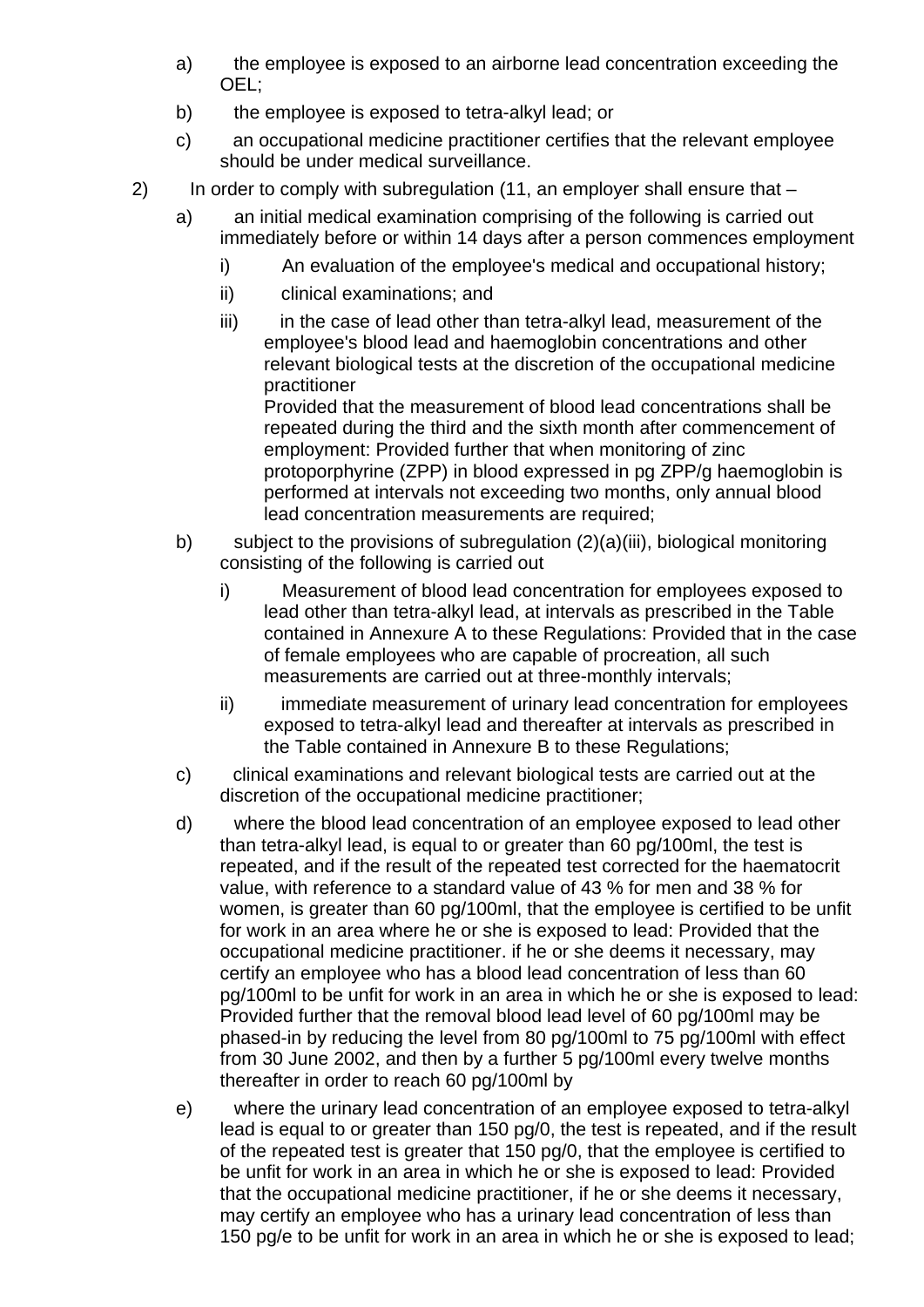and (0 where the ZPP value in the blood of an employee who is exposed to lead other than tetra-alkyl lead, is equal to or greater than 10 p-g ZPPlg haemoglobin, the blood lead shall be measured as contemplated in subregulation 2(d) :

Provided that the occupational medicine practitioner, if he or she deems it necessary, may certify an employee who has a ZPP value of less than 10 pg/g haemoglobin, but higher than 8 p-g ZPP per gram haemoglobin in his or her blood, to be unfit for work in an area in which he or she is exposed to lead.

- 3) An employer shall ensure that no employee certified by the occupational medicine practitioner to be unfit for work in an area which exposes him or her to lead, returns to work until –
	- a) the occupational medicine practitioner certifies in writing that the employee is fit for such work;
	- b) the employee's blood lead concentration is less than 50 pg/100ml : Provided that the return blood lead level of 50 pg/100 m4 may be phased-in by reducing the level from 70 pg/100ml to 65 pg/100ml with effect from 30 June 2002, and then by a further 5 pg/100ml every twelve months thereafter in order to reach 50 pg/100ml by 30 June 2005, as depicted in the Table contained in Annexure D to these Regulations;
	- c) the ZPP value in the blood of the employee is less than 6 pg/g haemoglobin; or
	- d) the employee's urinary lead concentration is less than 130 pg/l.
- 4) An employer shall ensure that
	- a) a female employee who is capable of procreation and who carries out work that exposes her to lead, is removed from such work when her blood lead concentration exceeds 40 pgl100 me or her urinary lead concentration exceeds 75 pg/l, or if she falls pregnant; and
	- b) the employee contemplated in subregulation (4)(a) is not permitted to return to work that will expose her to lead unless her blood lead concentration is less than 30 pg/100ml or her urinary lead concentration is less than 65 pg/l, or, where the removal was due to pregnancy, the employee is no longer pregnant.
- 5) Where it is found that an employee had to be removed from his or her workplace owing to the previsions of subregulations (2)(d), (2)(e), (2M and (4)(a), the employer shall record and investigate the incident in accordance with regulation 8 of the General Administrative Regulations.

### **9. Respirator zone**

- 1) An employer or self-employed person shall ensure that
	- a) workplace or part of a workplace under his or her control, where the concentration of lead in the air is or may be such that the exposure of persons in that workplace exceeds the OEL without the wearing of respiratory protective equipment, is zoned as a respirator zone;
	- b) a respirator zone is clearly demarcated and identified by notice indicating that the relevant area is a respirator zone and that the respiratory protective equipment and protective clothing contemplated in regulation 12 must be worn;
	- c) no person enters or remains in a respirator zone unless he or she wears the required respiratory protective equipment and protective clothing; and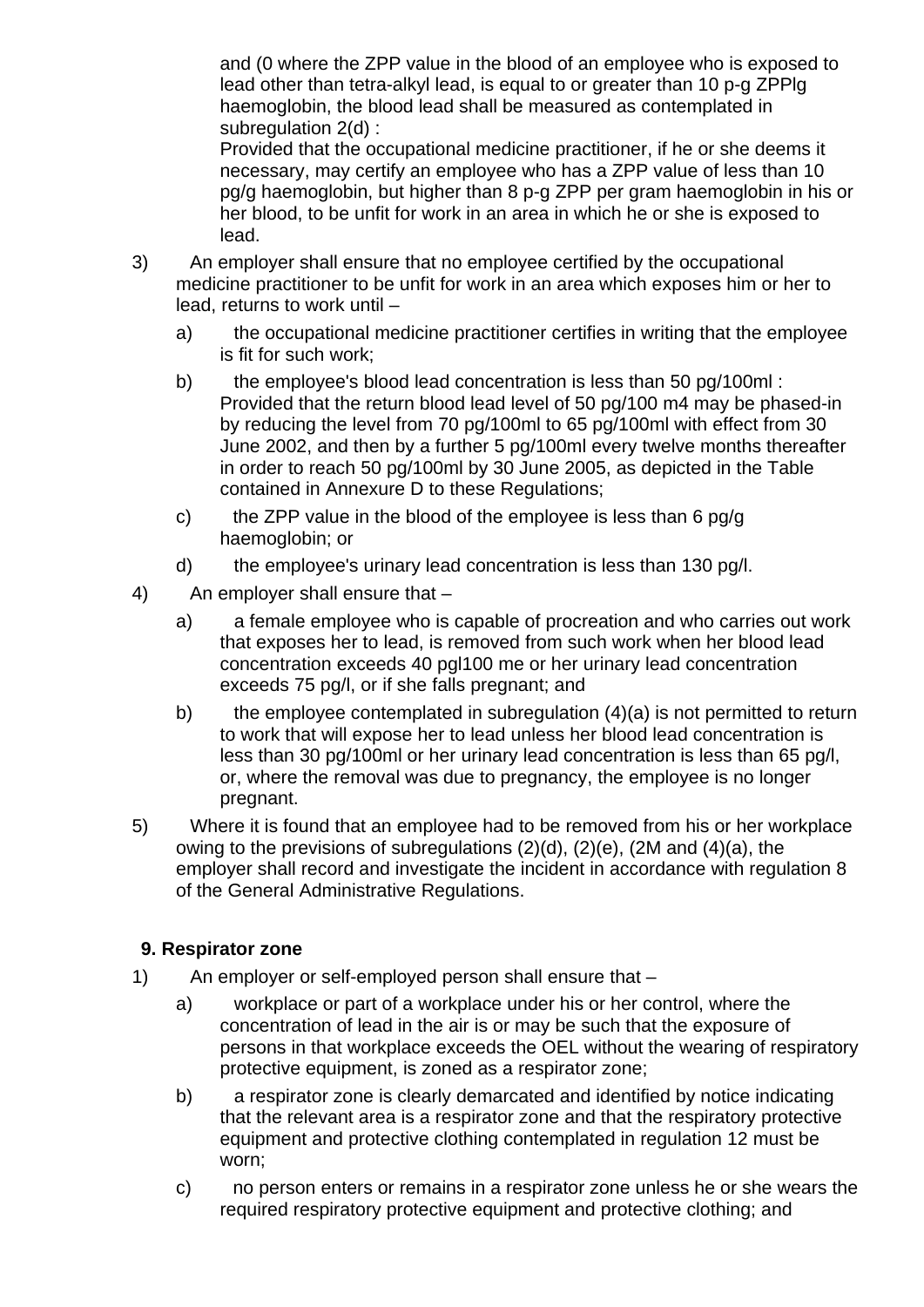d) the reason why the OEL is exceeded is identified and that action is taken, as soon as is reasonably practicable, by other means than respiratory equipment, in order to lower the airborne lead concentrations so that it does not exceed the OEL for lead.

# **10. Records**

- 1) An employer shall
	- a) keep records of the results of all assessments, air monitoring, medical surveillance reports and maintenance of control measures required by regulations 6, 7 and 8 Provided that personal medical records shall only be made available to an occupational health practitioner;
	- b) subject to paragraph (c), make the records contemplated in paragraph (a), excluding personal medical records, available for inspection by an inspector;
	- c) subject to formal consent in writing of an employee, allow any person to peruse the records of that particular employee;
	- d) make the records of all assessments and air monitoring available for perusal by the relevant health and safety representative or health and safety committee;
	- e) keep all records of assessments and air monitoring for a minimum period of 40 years;
	- f) keep all medical surveillance records for a minimum period of 40 years and if he, she or it ceases activities, hand over or forward by registered post all those records to the relevant provincial director: Provided that those records shall contain at least the following information –
		- i) Surname, forename(s), gender, date of birth, name of spouse or Closest relative and, where available, permanent address and postal code;
		- ii) a record of types of work carried out with lead and, where relevant, its location, the starting and finishing dates and the average duration of exposure expressed in hours per week;
		- iii) a record of any work with lead prior to this employment; and
		- iv) dates of medical surveillance reports;
	- g) keep record of the tests and investigations carried out in terms of regulation 14(b) and of any repairs resulting from the relevant tests and investigations, and keep that record for at least three years; and
	- h) keep a record of training given to an employee in terms of regulation 4(6) for as long as the employee remains employed at the workplace in which he or she is being exposed to lead.

# **11. Control of exposure to lead**

1) An employer or self-employed person shall ensure that the exposure of a person to lead is either prevented or, where this is not reasonably practicable, adequately controlled

Provided that the control of the exposure shall be regarded as adequate if –

- a) the level of airborne lead is  $$ 
	- i) at or below the OEL; or
	- ii) above the OEL but the reason has been identified and action has been taken, as soon is reasonably practicable to lower the airborne level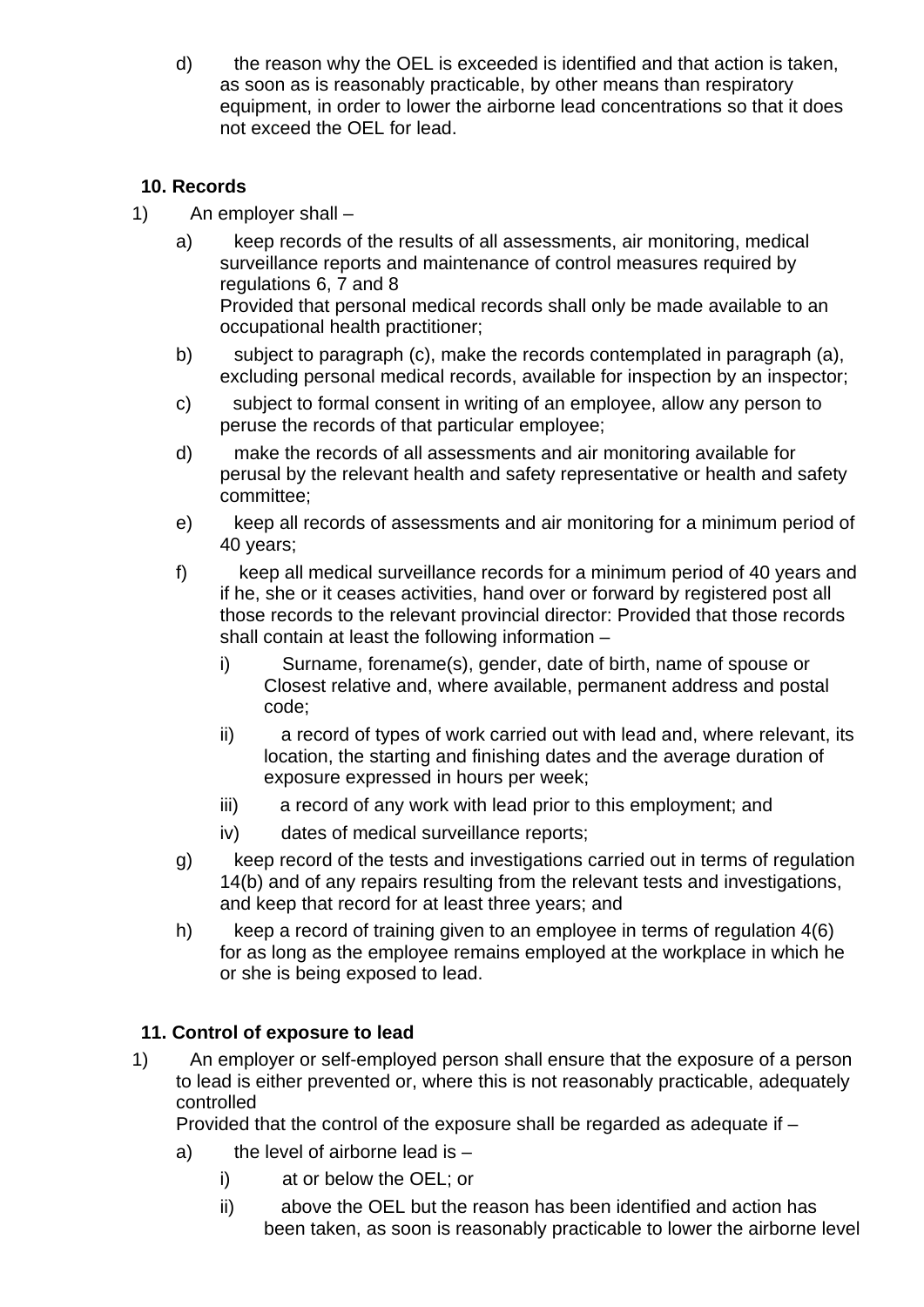by means other than respiratory protective equipment, so that it does not exceed the OEL for lead or

- b) in the case of exposure to
	- i) ingestible lead, the blood lead level is less than 20 pg/100ml or
	- ii) lead alkyls, the urinary lead level is less than 120 pg/l.
- 2) Where reasonably practicable, an employer or a self-employed person shall control a person's exposure to lead by –
	- a) using a substitute for lead or lead-containing material;
	- b) limiting the number of persons who will be exposed or may be exposed:
	- c) limiting the period during which a person will be exposed or may be exposed;
	- d) limiting the amount of lead that may contaminate the working environment;
	- e) introducing the following engineering control measures for the control of exposure –
		- i) Process separation, automation or enclosure;
		- ii) the installation of local extraction ventilation systems to processes, equipment or tools for the control of emissions of airborne lead;
		- iii) the use of wet methods where appropriate;
		- iv) separate workplaces for different processes;
		- v) the identification of early corrective action to be taken; and
	- f) introducing appropriate written work procedures that an employee must follow to ensure that –
		- i) lead is safely handled, used and disposed of;
		- ii) process machinery, installations, equipment, tools, local extraction and general ventilation systems are safely used and maintained; and
		- iii) early corrective action regarding the control of lead exposure can be taken.
- 3) The employer or self-employed person shall ensure that the release of lead into any environment or water system complies with the provisions of the Atmospheric Pollution Prevention Act, 1965 (Act No. 45 of 1965), the Environment Conservation Act, 1989 (Act No. 73 of 1989), the National Water Act, 1998 (Act No. 36 of 19981, and the National Environmental Management Act, 1998 (Act No. 107 of 1998).

# **12. Personal protective equipment and facilities**

- 1) An employer or self-employed person shall
	- a) provide all persons who are exposed to concentrations of airborne lead in excess of half the OEL for lead, with suitable protective clothing with no pockets so as to reduce the possibility of contamination and collection of lead dust;
	- b) in the case of tetra-alkyl leads which can be absorbed through the skin, provide the person with suitable lead impermeable protective equipment; and
	- c) provide a person with suitable respiratory protective equipment to ensure that the person's exposure is adequately controlled as contemplated in regulation 11.
- 2) Where respiratory protective equipment is provided, the employer or selfemployer person shall ensure that –
	- a) the relevant equipment is capable of keeping the exposure at or below the OEL for the type of lead;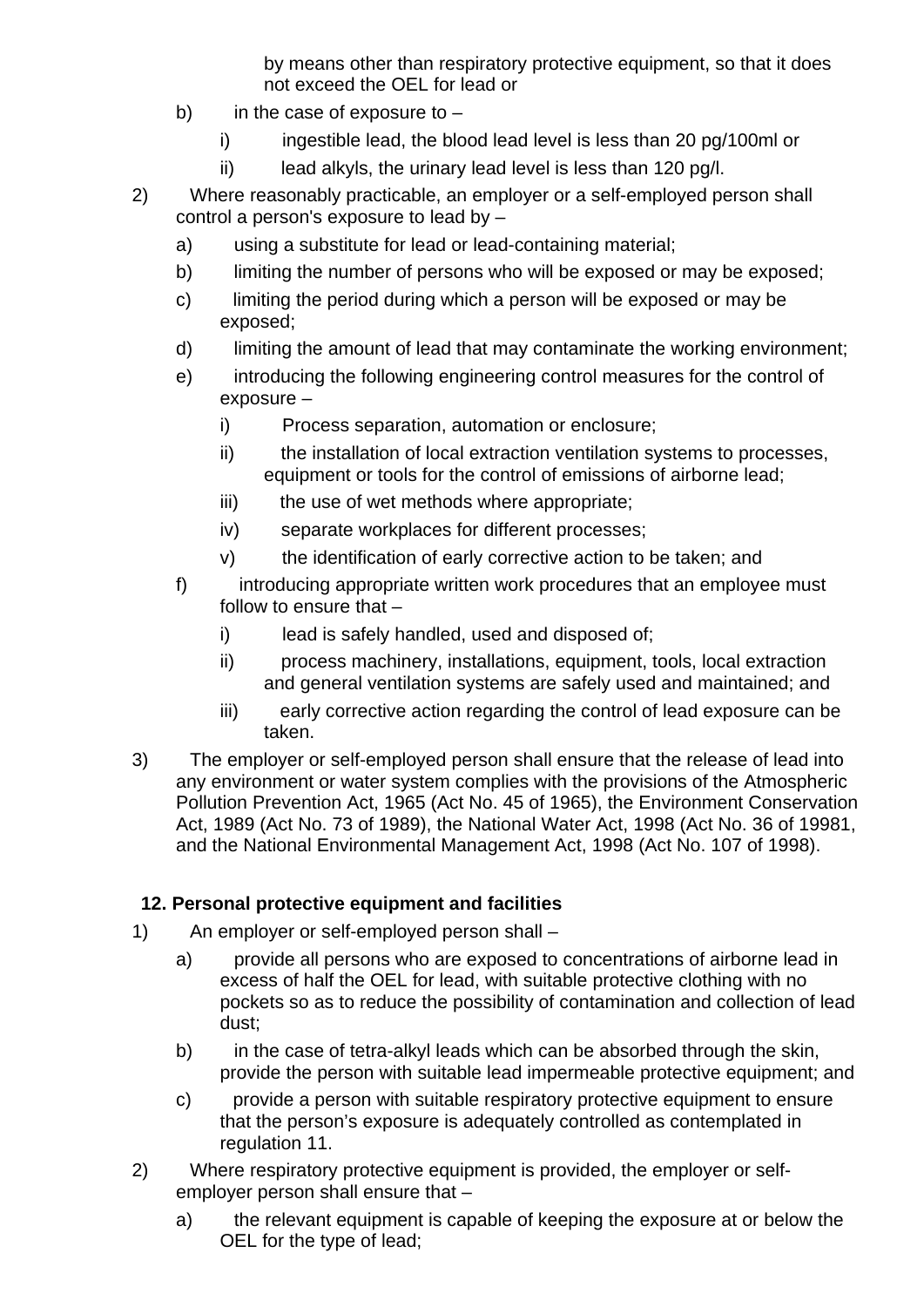- b) the relevant equipment is correctly selected and properly used;
- c) information, instruction, training and supervision that are necessary with regard to the use of the equipment are known to the persons; and
- d) the equipment is kept in good condition and efficient working order.
- 3) An employer or self-employed person shall, as far as is reasonably practicable
	- a) issue no personal protective equipment which has already been used to a person, unless the relevant protection equipment is properly decontaminated and, where appropriate, sterilised;
	- b) provide separate containers or storage facilities for personal protective equipment when not in use; and
	- c) ensure that all personal protective equipment not in use is stored only in the place provided.
- 4) An employer or self-employed person shall, as far as is reasonably practicable, ensure that all contaminated personal protective equipment is cleaned and handled in accordance with the following procedures –
	- a) Where the equipment is cleaned on the premises of the employer or selfemployed person, care shall be taken to prevent contamination during handling, transport and cleaning;
	- b) where the equipment is sent off the premises to a contractor for cleaning purposes the –
		- i) equipment shall be packed in impermeable containers;
		- ii) containers shall be tightly sealed and have clear indication thereon that the content thereof is contaminated with lead; and
		- iii) relevant contractor shall be fully informed of the requirements of these Regulations and the precautions to be taken for the handling of the leadcontaminated equipment.
- 5) Subject to subregulation (4)(b), an employer or self-employed person shall ensure that no person removes dirty or contaminated personal protective equipment from the premises :

Provided that where contaminated personal protective equipment has to be disposed of, it shall be treated as lead waste as contemplated in regulation 17.

- 6) Subject to the provisions of the Facilities Regulations promulgated by Government Notice No. R. 2362 of 5 October 1990, an employer shall, where reasonably practicable, provide employees who use personal protective equipment as contemplated in subregulation (1) with –
	- a) adequate washing facilities which are readily accessible and located in an area where the facilities will not become contaminated, in order to enable the employees to meet a standard of personal hygiene consistent with the adequate control of exposure, and to avoid the spread of lead;
	- b) two separate lockers labelled "protective clothing" and "personal clothing" respectively, located in both the "dirty" and "clean" change rooms, and also ensure that the clothing is kept separately in the lockers concerned; and
	- c) separate "clean" and "dirty" change rooms if the employer uses or processes lead to the extent that the lead could endanger the health of persons outside the workplace.

# **13. Cleanliness of premises and plant**

1) Every employer or self-employed person shall, as far as is reasonably practicable, take steps to ensure that –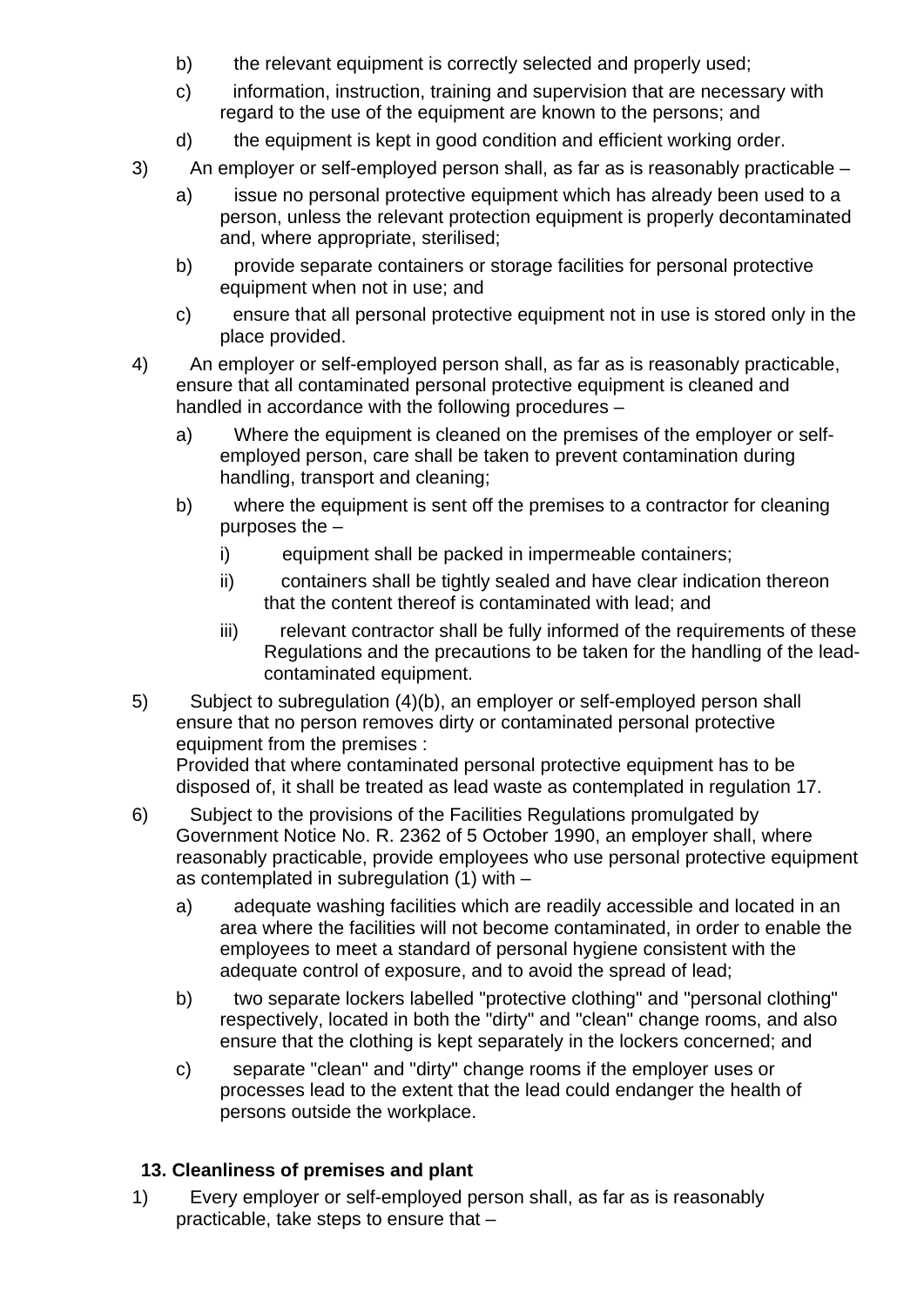- a) all workplaces are kept in a clean state and free of lead waste and, when lead is accidentally spilled or airborne lead is accidentally released into the workplace corrective measures are immediately taken, before any work is continued;
- b) cleaning is carried out by vacuum-cleaning equipment with a filtration efficiency of at least 99 per cent for particles of one micrometre in size, or by some other means so that lead dust neither escapes nor is released into the air to such an extent that it contaminates any workplace or the environment;
- c) the vacuum-cleaning equipment is regularly serviced and all its external surfaces are kept in a clean state and free from lead dust; and
- d) where the use of vacuum-cleaning equipment is impracticable, surfaces which are to be cleaned are dampened and that persons undertaking such cleaning wear appropriate protective clothing and respiratory protective equipment.

### **14. Maintenance of control measures**

- 1) An employer or self-employed person shall ensure that
	- a) all control equipment and facilities provided in terms of regulations 11, 12, and 13 are maintained in good working order; and
	- b) examinations and tests of engineering control measures are carried out at intervals not exceeding 24 months by an approved inspection authority approved for such examinations and tests or by a person whose ability to do the measurements and tests is verified by such an approved inspection authority.

### **15. Prohibitions**

- 1) No person shall
	- a) use compressed air to blow away particles of lead from any surface, or require or permit any other person to use compressed air to blow away particles of lead from any surface; or
	- b) smoke, eat, drink or keep food or beverages in an area not specifically designated for it or require or permit any other person to smoke, eat, drink or keep food or beverages in such area.
- 2) Lead paint shall not be
	- a) used for the interior painting of buildings;
	- b) scraped or rubbed down from a surface by a dry process;
	- c) removed by burning; or
	- d) used on furniture.

### **16. Labelling, packaging, transportation and storage**

- 1) An employer or self-employed person shall, in order to avoid the spread of lead, take steps, as far as is reasonably practicable, to ensure that –
	- a) the lead in storage or distributed is properly identified, classified and handled in accordance with SABS 0228;
	- b) a container or a vehicle in which lead is transported is clearly identified, classified and packed in accordance with SABS 0228 and SABS 0229.

### **17. Disposal of lead waste**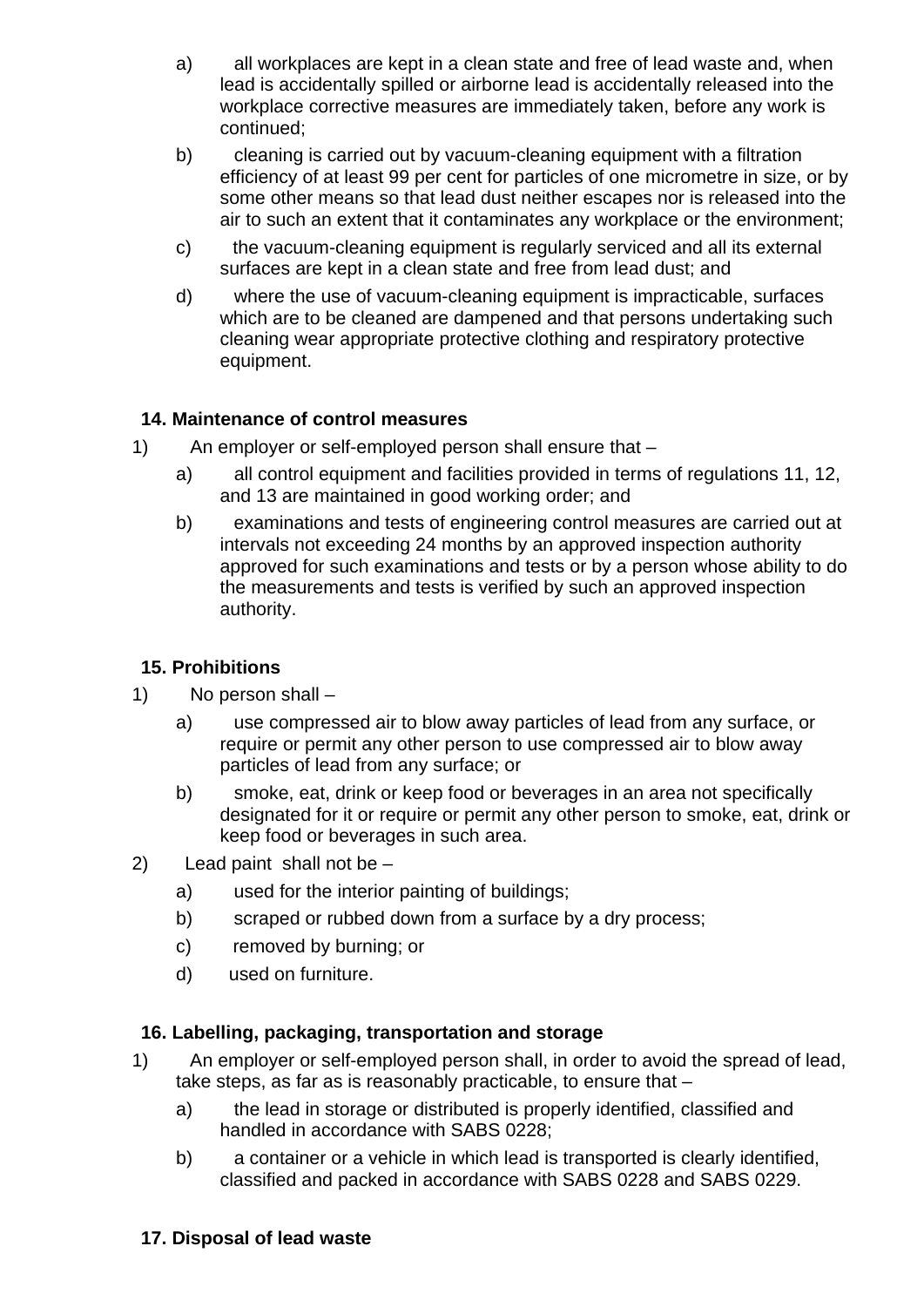- 1) An employer or self-employed person shall as far as is reasonably practicable
	- a) recycle all lead waste, but not into non-lead production processes;
	- b) ensure that all collected lead waste is placed into containers that will prevent the likelihood of exposure during handling;
	- c) ensure that all vehicles, re-usable containers and covers which have been in contact with lead waste are cleaned and decontaminated after use, in such a way that such vehicles, containers or covers do not cause a hazard inside or outside the premises concerned;
	- d) ensure that all lead waste that can cause exposure to lead, is disposed of only on sites specifically designated for this purpose in terms of the Environment Conservation Act, 1989 (Act No. 73 of 1989) and the National Environmental Management Act, 1998 (Act No. 107 of 1998), and in such a manner that it does not cause a hazard inside or outside the site concerned
	- e) ensure that all persons involved in the collection, transport and disposal of lead waste and who may be exposed to that waste, are provided with suitable personal protective equipment; and
	- f) ensure that, in cases where the services of a waste disposal contractor are used, a provision is incorporated into the contract stating that the contractor too shall comply with the provisions of these Regulations.

### **18. Offences and penalties**

Any person who contravenes or fails to comply with any provision of regulation 3, 4, 5, 6, 7, 8, 9, 10, 11(1). 11(2), 12, 13, 14, 15, 16, 17(a), 17(b), 17(c), 17(e)or 17(f)shall be guilty of an offence and liable on conviction to a fine or imprisonment for a period not exceeding six months and. in the case of a continuous offence, to an additional fine of R200 for each day on which the offence continues or additional imprisonment of one day for each day on which the offence continues: Provided that the period of such additional imprisonment shall in no case exceed 90 days.

### **19. Repeal of regulations**

The Lead Regulations published under Government Notice No. R. 586 of 22 March 1991 are hereby repealed.

### **20. Short title**

These regulations shall be called the Lead Regulations, 2001,

### **Annexure A**

[Regulation 8(2)(b)(i)]

| <b>Blood lead</b><br>pg/l100ml | Maximum intervals between blood lead<br>measurements           |
|--------------------------------|----------------------------------------------------------------|
| Under 20                       | 12 months                                                      |
| $20 - 39$                      | 6 months                                                       |
| $40 - 59$                      | 3 months                                                       |
| 60 and over                    | At the discretion of the occupational medicine<br>practitioner |